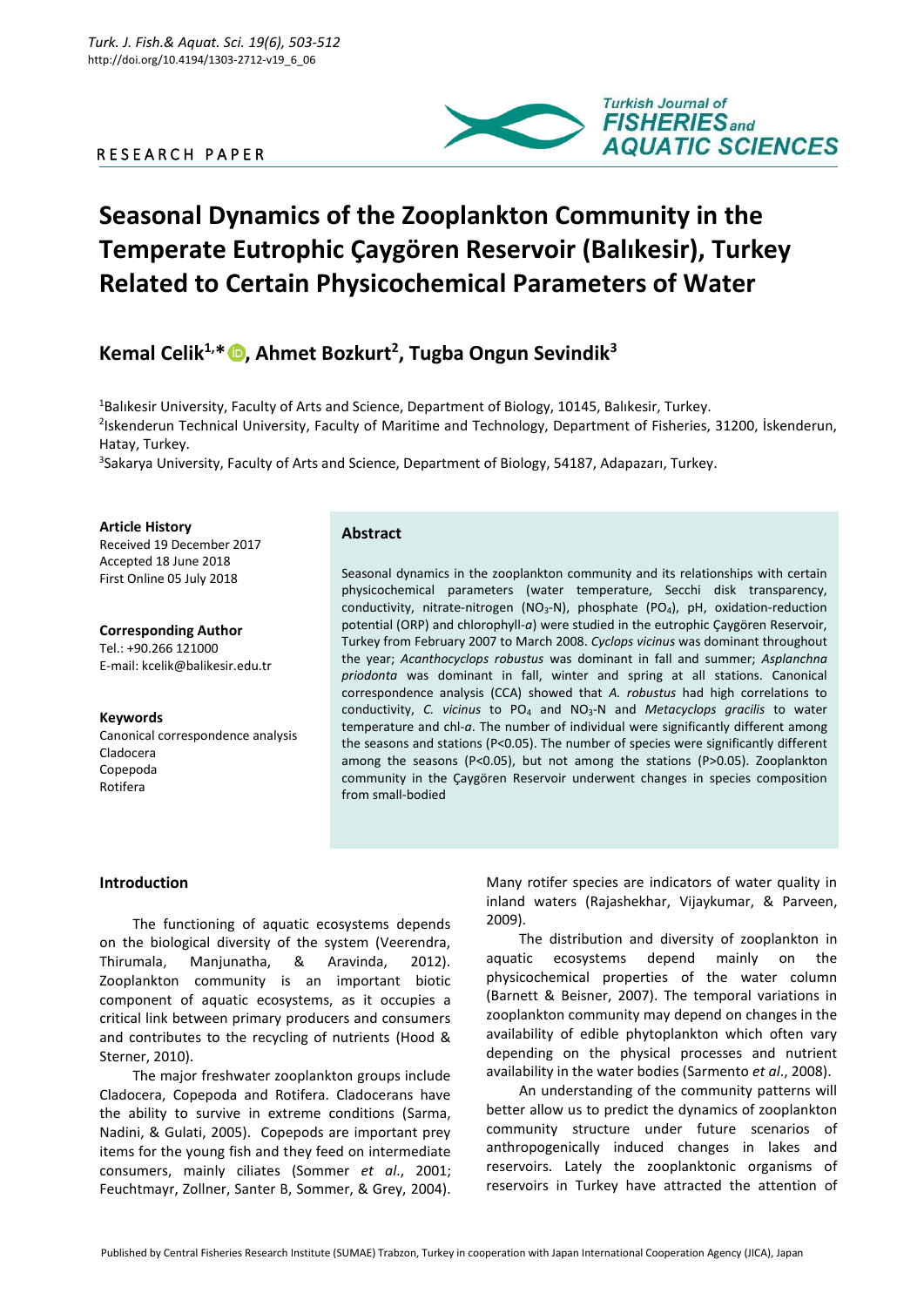many scientists (Baykal, Salman, & Açıkgöz, 2006; Kaya & Altındağ, 2007; Bozkurt & Göksu, 2010; Buyurgan, Altındağ, & Kaya, 2010; Gökçe & Özhan, 2011; Apaydın Yağcı & Ustaoğlu, 2012; Bozkurt & Akın, 2012; Gökçe & Turhan, 2014; Saler, Alpaslan, Karakaya, & Gündüz, 2017).

There are still reservoirs in Turkey that its zooplanktonic organisms have not been studied yet. In this study, we aimed to assess the seasonal dynamics of zooplankton community in relation to certain physicochemical and biological parameters in the eutrophic temperate Çaygören Reservoir, Balıkesir, Turkey.

#### **Materials and Methods**

#### **Study Area**

In Turkey, the most important problem for agriculture is the lack of irrigation water during summer due to its dry and hot Mediterranean climate. One of the effective solutions for this problem is building dams on the running waters. The Çaygören Reservoir was built in 1971 for the purpose of irrigating the Sındırgı and Bigadiç plains. It is also used for power generation. Sport fishing in the reservoir is also popular. Therefore, the reservoir is important to the local and regional economic and ecological sustainability (Arslan & Ergül, 2014).

The Çaygören Reservoir **is** located at 39° 17' 24'' N and 28**°** 19' 16'' E, 55 km southeast of Balıkesir, Turkey (Figure 1). It lies at 273 m above the sea level and has a maximum depth of 28 m, a length of 4.6 km and a surface area of 9  $km^2$ . The reservoir is fed by the Simav Stream (State Water Works, 2017).

#### **Sampling Procedure and Analysis**

Sampling was started in February 2007 and ended in March 2008. Zooplankton was sampled with vertical net hauls using a 0.30 m diameter net with 60 μm mesh size at three stations. Vertical tows were carried out from the bottom to the surface.

A total of 100 L water was filtered through the net for a composite sample. The volume of filtered water was calculated by multiplying the area of the mouth of the net by the length (depth) through which the net was towed. A calibrated meter in the net corrected for back flushing during vertical hauls. Samples were fixed and preserved with 4% formaldehyde in 500 ml plastic bottles immediately after collection (APHA, 1995).

Zooplankton specimens were identified and counted under an inverted microscope. Counting was done in Petri dishes from 4 ml sub-samples. A minimum of 200 individuals were quantified per replicate, and the final density was converted to individuals per cubic meter. The zooplankton taxa were identified using the common taxonomic keys (Dussart, 1968; Ruttner-Kolisko, 1974; Harding & Smith, 1974; Kiefer, 1978; Koste, 1978; Stemberger, 1979; Negrea, 1983; Amoros, 1984; [Koste,](https://www.google.com.tr/search?hl=tr&tbo=p&tbm=bks&q=inauthor:%22Walter+Koste%22) 2000; Nogrady & Segers, 2002; Benzie, 2005).

Measurements of water temperature, conductivity, pH, oxidation-reduction potential (ORP) and chlorophyll-*a* (chl-*a*) were taken using a YSI water quality multi-probe. Water transparency was measured using a Secchi disk. Phosphate (PO<sub>4</sub>) and nitrate-



**Figure 1.** The map of the Çaygören Reservoir and the location of sampling stations.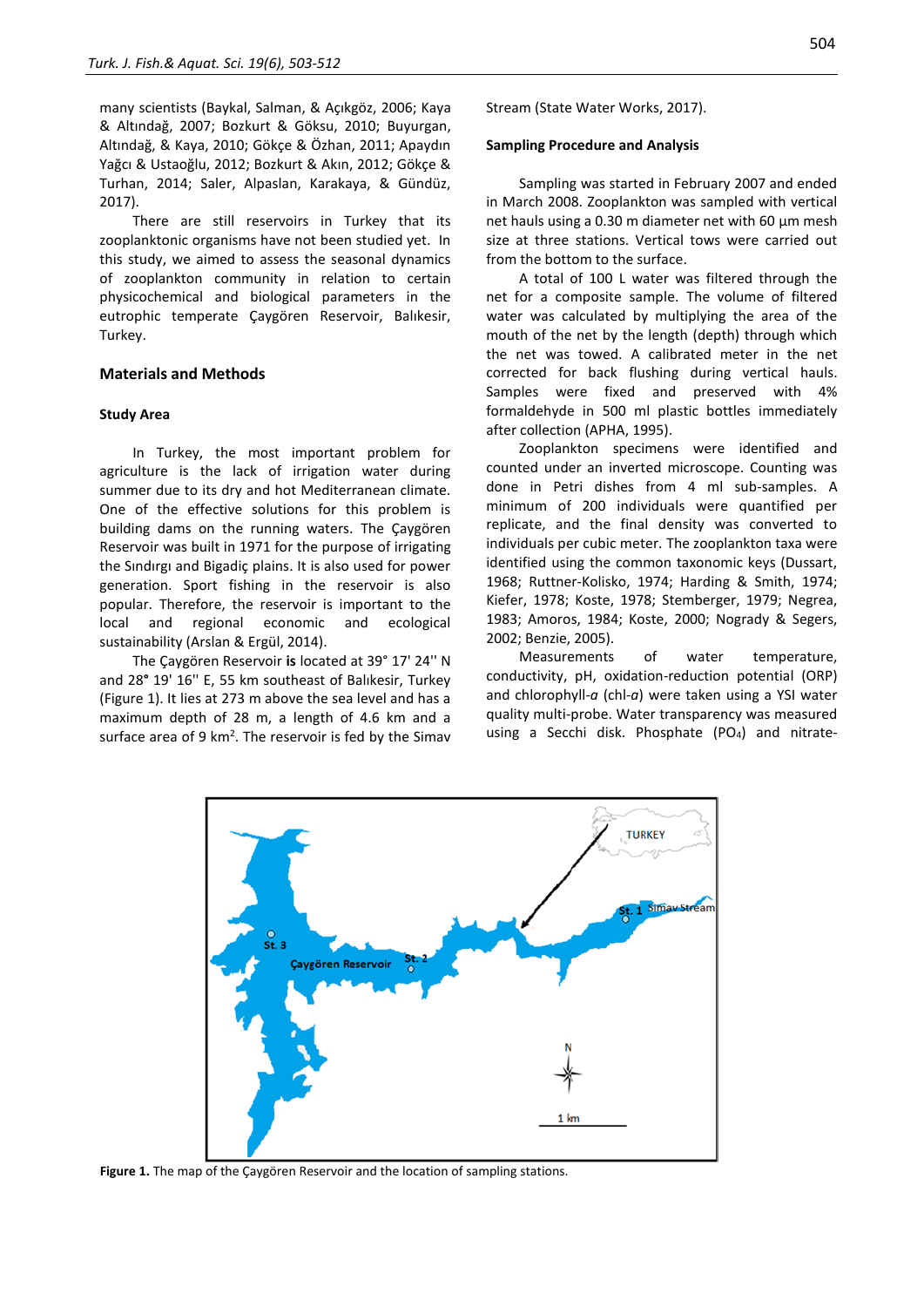nitrogen (NO<sub>3</sub>-N) concentrations were determined spectrophotometrically on filtered water (APHA, 1995).

An ANOVA test was carried out to test the spatial and temporal variations among stations and seasons using SPSS (ver. 11.0) software. Canonical Correspondence Analysis (CCA) was applied to the data to determine the relationships between the dominant zooplankton species and water temperature, conductivity, Secchi disk transparency, pH, oxidationreduction potential, PO4, NO3-N and chl-*a* using the CANOCO program (ter Braak & Smilauer, 2002).

## **Results**

Chl-*a* ranged from 2.2  $\mu$ gl<sup>-1</sup> to 30.0  $\mu$ gl<sup>-1</sup> at the first station, from 1.9  $\mu$ gl<sup>-1</sup> to 37  $\mu$ gl<sup>-1</sup> at the second station and from 1.4  $\mu$ gl<sup>-1</sup> to 37  $\mu$ gl<sup>-1</sup> at the third station (Table 1). Secchi disk depth ranged from 0.3 m to 1.5 m at the first station, from 0.6 m to 1.95 m at the second station and from 0.6 m to 1.98 m at the third station (Table 1).

Water temperature ranged from 5  $^{\circ}$ C to 26  $^{\circ}$ C at the first station, from 4  $^{\circ}$ C to 26  $^{\circ}$ C at the second station and from 5 °C to 25.87 °C at the third station (Table 1). Conductivity ranged from 0.34 mScm $^{-1}$  to 0.63 mScm $^{-1}$  at the first station, from 0.33 mScm $^{-1}$  to 0.53 mScm-1 at the second station and from 0.32  $m$ Scm<sup>-1</sup> to 0.88 mScm<sup>-1</sup> at the third station (Table 1).

pH ranged from 8 to 11.6 at the first station, from 8.2 to 11 at the second station and from 8.4 to 11.1 at the third station (Table 1). Phosphate (PO4) concentrations ranged from 0.003 mg $l^{-1}$  to 0.006 mg $l^{-1}$ at the first station, from 0.001 mg  $I^{-1}$  to 0.003 mg $I^{-1}$  at the second station and from 0.001 mgl<sup>-1</sup> to 0.006 mgl<sup>-1</sup> at the third station (Table 1). Nitrate-nitrogen (NO<sub>3</sub>-N) concentrations ranged from 0.08 mg $l^{-1}$  to 0.25 mg $l^{-1}$  at the first station, from 0.007 mg $I<sup>1</sup>$  to 1.6 mg $I<sup>1</sup>$  at the second station and from 0.007 mgl<sup>-1</sup> to 0.3 mgl<sup>-1</sup> at the third station (Table 1).

During the study, a total number of 9 rotifers, 7

cladocerans and 4 copepods were collected. At the first station, the most dominant species, *Asplanchna priodonta* (Rotifera), reached its peak abundance in November 2007 and *Metacyclops gracilis* (Copepoda) in July 2007. At the second station, the most dominant species, *A. priodonta* (Rotifera), reached its peak abundance in November 2007, *Trichocerca capucina*  (Rotifera) in August 2007, *Daphnia galeata* (Cladocera) in November 2007 and *M. gracilis* (Copepoda) in February 2007. At the third station, the most dominant species, *Filinia longiseta* (Rotifera), reached its peak abundance in in September 2007 and *Cyclops vicinus*  (Copepoda) in February 2008.

At the first station, 7 species of Rotifera, 2 Cladocera and 4 Copepoda were collected. The lowest number of species (1) was collected in February 2007 and 2008 and March 2008, the highest number (8) of species was collected in September 2007 (Table 2). At the second station, 8 species of Rotifera, 7 Cladocera and 3 Copepoda were collected (Table 3). The lowest number of species (4) was collected in December 2007 and March 2008 and the highest number (12) was collected in September 2007. At the third station, 7 species of Rotifera, 6 Cladocera and 4 Copepoda were collected (Table 4). The species number was at the lowest level (5) in February, March, May and December 2007 and in January and February 2008 and it reached at the highest level (11) in August and September 2007.

The average annual abundance of zooplankton for the Çaygören Reservoir was 17326.71 ind.m<sup>-3</sup>, the nauplius larvae of Cladocera and Copepoda were not included in counting because of the identification difficulties. At the first station, the lowest number of individuals (674 ind.m<sup>-3</sup>) was collected in February 2007 and the highest number (118569 ind. $m^{-3}$ ) was collected in September 2007 (Table 2). At the second station, the lowest number of individuals (3529 ind.m<sup>-3</sup>) was collected in March 2007 and the highest number (68751 ind.m-3 ) was collected in August 2007 (Table 3)**.**

**Table 1.** Minimum, maximum, Mean and Standard deviation physical and chemical water characteristics for water quality parameters in the Çaygören Reservoir

|                              |       |      | Station 1 |         |      |      | Station 2 |         | Station 3 |       |       |         |  |
|------------------------------|-------|------|-----------|---------|------|------|-----------|---------|-----------|-------|-------|---------|--|
| Var.                         | Min.  | Max. | Mean      | Std. D. | Min. | Max. | Mean      | Std. D. | Min.      | Max.  | Mean  | Std. D. |  |
| Chl-a<br>$(\mu g l^{-1})$    | 2.2   | 30.0 | 14.3      | 9.8     | 1.90 | 37.0 | 12.0      | 10.9    | 1.40      | 37.0  | 10.08 | 9.33    |  |
| Secch<br>(m)                 | 0.4   | 1.5  | 0.85      | 0.33    | 0.6  | 1.95 | 1.10      | 0.47    | 0.6       | 1.98  | 1.21  | 0.48    |  |
| Temp.<br>(°C)                | 5.0   | 26.6 | 14.20     | 7.07    | 4.0  | 26.0 | 13.5      | 6.63    | 5.00      | 25.87 | 12.82 | 5.90    |  |
| Cond. $(mScm^{-1})$          | 0.34  | 0.63 | .44       | .08     | .33  | .53  | .44       | .08     | .32       | .88   | .45   | .09     |  |
| pH                           | 8.9   | 11.0 | 9.84      | .61     | 8.2  | 11.0 | 9.69      | .66     | 8.40      | 11.1  | 9.72  | .57     |  |
| PO <sub>4</sub><br>$(mgl-1)$ | 0.003 | 0.06 | .03       | .005    | .001 | .03  | .022      | .007    | .001      | .06   | .023  | .011    |  |
| NO <sub>3</sub><br>$(mgl-1)$ | .08   | .25  | .18       | .052    | .07  | 1.6  | .65       | .27     | .07       | .30   | .19   | .052    |  |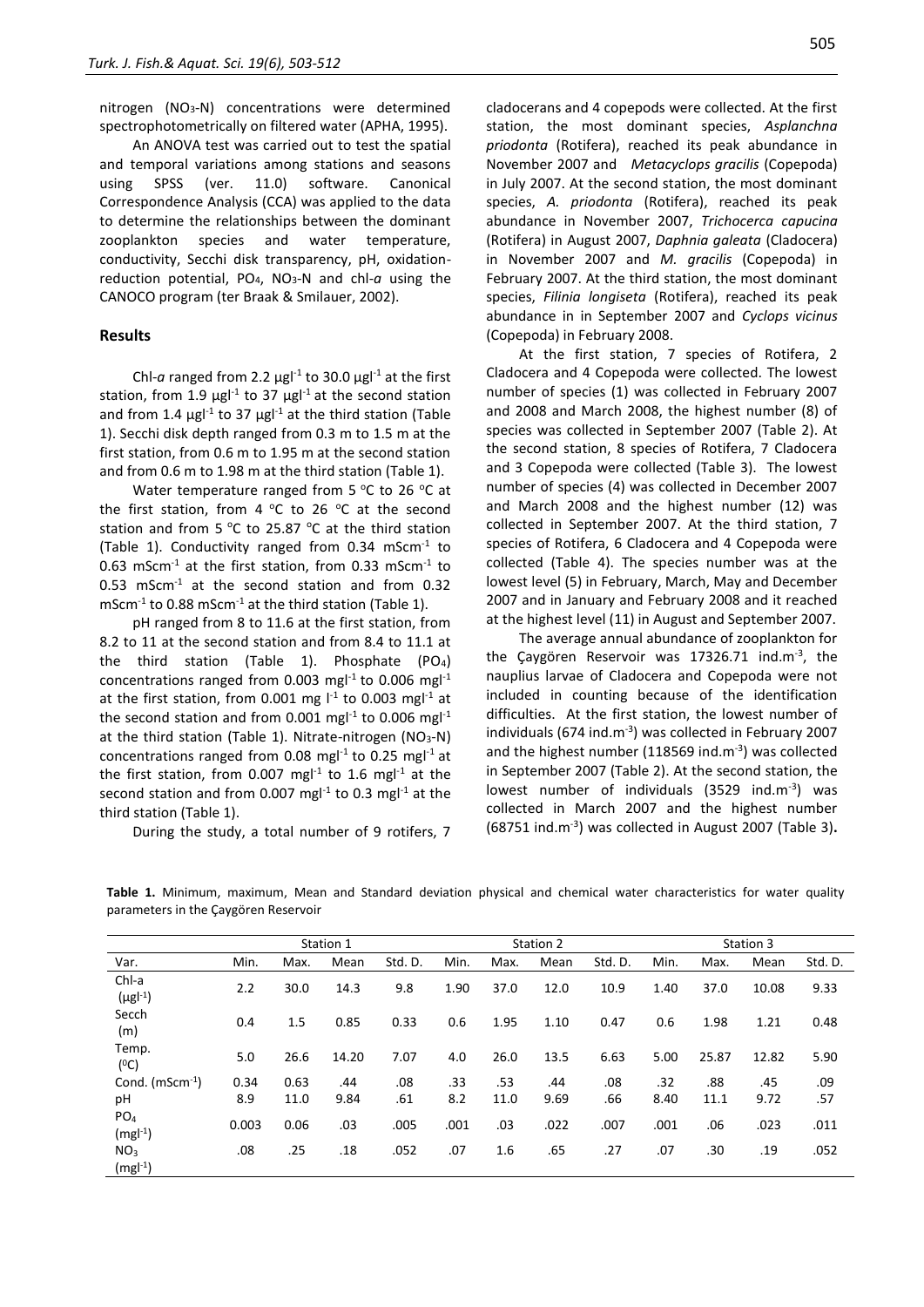At the third station, the lowest number of individuals (5952 ind.m-3 ) was collected in March 2007 and the highest number (74034 ind.m<sup>-3</sup>) was collected in February 2008 (Table 4)**.**

At the first station, *A. priodonta* was dominant in the fall, winter and spring; *Daphnia longispina* was dominant in the winter and spring; *M. gracilis* was

dominant in the spring, summer and fall; *Leptodora kindtii* was dominant in the summer; *Acanthocyclops robustus* was dominant in the summer and spring.

At the second station, *A. priodonta* was dominant in the fall, winter and spring; *B. longirostris*, *C. vicinus* and *D. galeata* were dominant throughout the year; *D. longispina* was subdominant in the fall, winter and

**Table 2.** The number and density of the identified species (species and individuals per M<sup>3</sup> ) at the first station of the Çaygören Reservoir

|                    | Fb.07        | Mr.07        | Ap.07       | My.07               | Jn.07     | Jl.07     | Ag.07          | Sp.07       | Oc.07          | Nv.07          | Dc.07          | Jn.08          | Fb.08               | Mr.08 |
|--------------------|--------------|--------------|-------------|---------------------|-----------|-----------|----------------|-------------|----------------|----------------|----------------|----------------|---------------------|-------|
| Number of          | $\mathbf{1}$ | $\mathbf{1}$ | 6           | 5                   | 4         | 3         | $\overline{4}$ | 8           | $\overline{7}$ | $\overline{2}$ | $\overline{3}$ | $\overline{2}$ | $\mathbf{1}$        | 4     |
| Species            |              |              |             |                     |           |           |                |             |                |                |                |                |                     |       |
| Rotifera           |              |              |             |                     |           |           |                |             |                |                |                |                |                     |       |
| Asplanchna         | $\pmb{0}$    | 0            | 4704        | 0                   | 0         | 0         | 0              | 860         | 715            | 13780          | 1139           | 588            | $\mathsf{O}\xspace$ | 12576 |
| priodonta          |              |              |             |                     |           |           |                |             |                |                |                |                |                     |       |
| Gosse, 1850        |              |              |             |                     |           |           |                |             |                |                |                |                |                     |       |
| Pompholyx          | 0            | 0            | 0           | 147                 | 0         | 0         | 0              | 0           | 0              | 0              | 0              | 0              | 0                   | 0     |
| sulcata            |              |              |             |                     |           |           |                |             |                |                |                |                |                     |       |
| Hudson, 1885       |              |              |             |                     |           |           |                |             |                |                |                |                |                     |       |
| Keratella          | 0            | 0            | 784         | 0                   | 0         | 0         | 122            | 214         | 0              | 0              | 0              | 0              | 0                   | 0     |
| cochlearis         |              |              |             |                     |           |           |                |             |                |                |                |                |                     |       |
| (Gosse, 1851)      |              |              |             |                     |           |           |                |             |                |                |                |                |                     |       |
| Polyarthra         | 0            | 0            | 0           | 0                   | 0         | 0         | 0              | 0           | 0              | 0              | 0              | 0              | 0                   | 114   |
| vulgaris Carlin,   |              |              |             |                     |           |           |                |             |                |                |                |                |                     |       |
| 1843               |              |              |             |                     |           |           |                |             |                |                |                |                |                     |       |
| <b>Brachionus</b>  | 0            | 0            | 784         | 0                   | 0         | 0         | 0              | 120         | 0              | 0              | 37             | 0              | 0                   | 0     |
| calyciflorus       |              |              |             |                     |           |           |                |             |                |                |                |                |                     |       |
| Pallas, 1766       |              |              |             |                     |           |           |                |             |                |                |                |                |                     |       |
| Filinia            | $\mathbf 0$  | 0            | 0           | 0                   | 0         | 0         | 0              | 16440       | 286            | 0              | 0              | 0              | 0                   | 0     |
| longiseta          |              |              |             |                     |           |           |                |             |                |                |                |                |                     |       |
| (Ehrenberg,        |              |              |             |                     |           |           |                |             |                |                |                |                |                     |       |
| 1834)              |              |              |             |                     |           |           |                |             |                |                |                |                |                     |       |
| <b>Trichocerca</b> | $\mathbf 0$  | 0            | 0           | 0                   | 25948     | 0         | 3214           | 251         | 143            | 0              | 0              | 0              | 0                   | 0     |
| capucina           |              |              |             |                     |           |           |                |             |                |                |                |                |                     |       |
| (Wierzejski<br>&   |              |              |             |                     |           |           |                |             |                |                |                |                |                     |       |
| Zacharias,         |              |              |             |                     |           |           |                |             |                |                |                |                |                     |       |
| 1893)              |              |              |             |                     |           |           |                |             |                |                |                |                |                     |       |
| Cladocera          |              |              |             |                     |           |           |                |             |                |                |                |                |                     |       |
| Daphnia            | 0            | 0            | 0           | 735                 | 490       | 1043      | 0              | 216         | 500            | 0              | 0              | 0              | 0                   | 0     |
| longispina         |              |              |             |                     |           |           |                |             |                |                |                |                |                     |       |
| O.F.Müller,        |              |              |             |                     |           |           |                |             |                |                |                |                |                     |       |
| 1875               |              |              |             |                     |           |           |                |             |                |                |                |                |                     |       |
| Leptodora          | 0            | 0            | 0           | 12                  | 1234      | 101       | 13             | 12          | 0              | 0              | 0              | 0              | 0                   | 0     |
| kindtii (Focke,    |              |              |             |                     |           |           |                |             |                |                |                |                |                     |       |
| 1844)              |              |              |             |                     |           |           |                |             |                |                |                |                |                     |       |
| Copepoda           |              |              |             |                     |           |           |                |             |                |                |                |                |                     |       |
| Cyclops vicinus    | 674          | 10403        | 1568        | 294                 | 0         | 0         | 0              | 234         | 2858           | 10963          | 1286           | 2352           | 172375              | 2401  |
| Uljanin, 1875      |              |              |             |                     |           |           |                |             |                |                |                |                |                     |       |
| Acanthocyclops     | 0            | 0            | 4312        | 1423                | 1533      | 3583      | 0              | 0           | 0              | 0              | 0              | 0              | 0                   | 0     |
| robustus           |              |              |             |                     |           |           |                |             |                |                |                |                |                     |       |
| (G.O.Sars, 1863    |              |              |             |                     |           |           |                |             |                |                |                |                |                     |       |
| Metacyclops        | $\pmb{0}$    | 0            | 3920        | 11523               | 11616     | 24497     | 653            | 216         | 357            | 0              | $\pmb{0}$      | 0              | 0                   | 0     |
| gracilis           |              |              |             |                     |           |           |                |             |                |                |                |                |                     |       |
| (Lilljeborg,       |              |              |             |                     |           |           |                |             |                |                |                |                |                     |       |
| 1853)              |              |              |             |                     |           |           |                |             |                |                |                |                |                     |       |
| Eucyclops          | $\mathsf 0$  | $\pmb{0}$    | $\mathbf 0$ | $\mathsf{O}\xspace$ | $\pmb{0}$ | $\pmb{0}$ | $41\,$         | $\mathbf 0$ | 143            | 0              | $\pmb{0}$      | 0              | $\pmb{0}$           | 57    |
| speratus           |              |              |             |                     |           |           |                |             |                |                |                |                |                     |       |
| (Lilljeborg,       |              |              |             |                     |           |           |                |             |                |                |                |                |                     |       |
| 1901)              |              |              |             |                     |           |           |                |             |                |                |                |                |                     |       |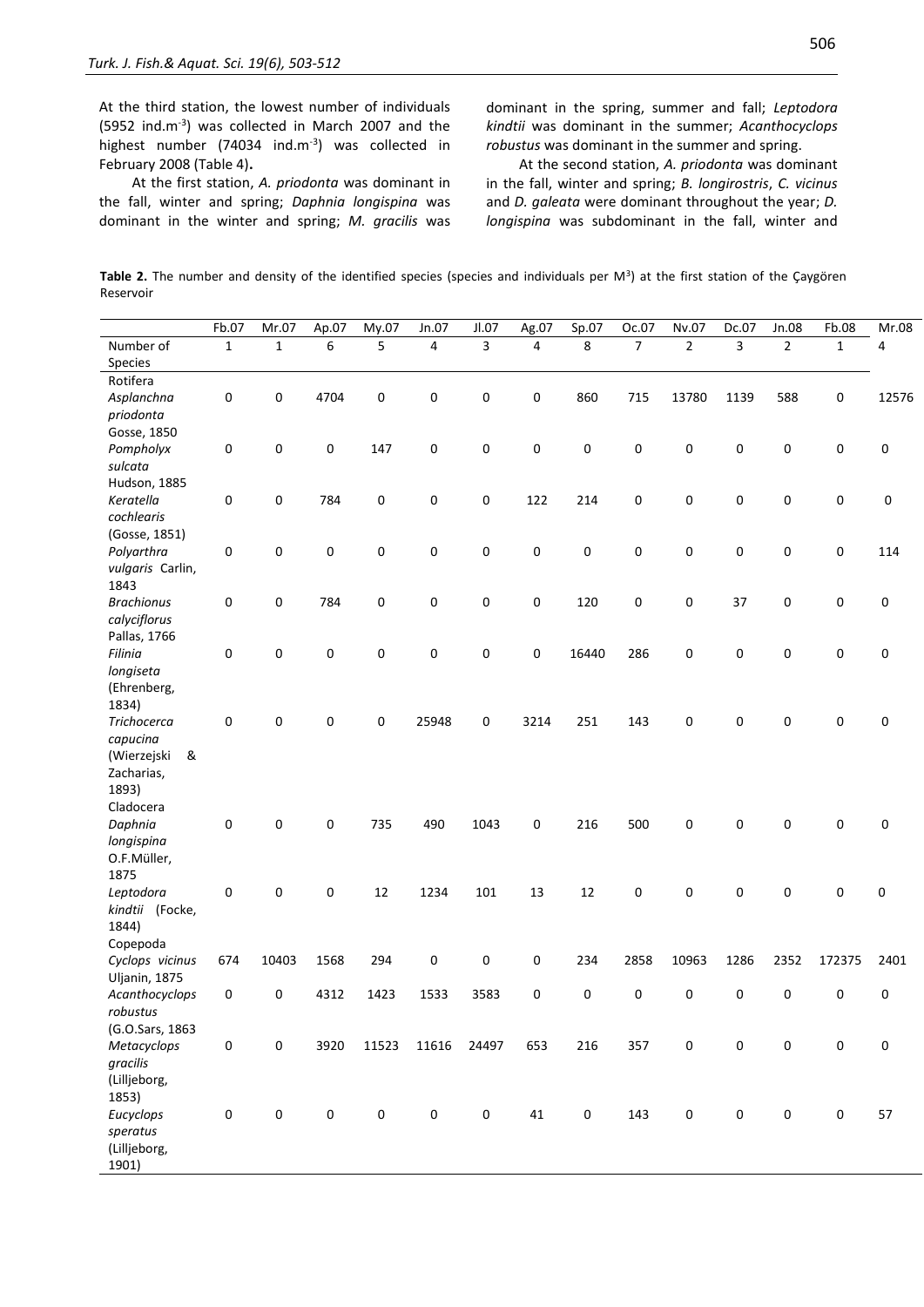| Table 3. The number and density of the identified species (species and individuals per $M^3$ ) at the second station of the Çaygören |  |
|--------------------------------------------------------------------------------------------------------------------------------------|--|
| Reservoir                                                                                                                            |  |

|                   | Fb.07          | Mr.07 | Ap.07               | My.07       | Jn.07     | JL07 | Ag.07 | Sp.07     | Ot.07               | No.07       | Dc.07 | Jn.08     | Fb.08       | Mr.08          |
|-------------------|----------------|-------|---------------------|-------------|-----------|------|-------|-----------|---------------------|-------------|-------|-----------|-------------|----------------|
| Number of         | $\overline{2}$ | 5     | 3                   | 5           | 9         | 6    | 9     | 12        | 5                   | 6           | 4     | 5         | 6           | $\overline{4}$ |
| species           |                |       |                     |             |           |      |       |           |                     |             |       |           |             |                |
| Rotifera          |                |       |                     |             |           |      |       |           |                     |             |       |           |             |                |
| Asplanchna        | 0              | 0     | $\mathbf 0$         | $\pmb{0}$   | 0         | 0    | 0     | 860       | 0                   | 13833       | 196   | 286       | 719         | 3528           |
| priodonta         |                |       |                     |             |           |      |       |           |                     |             |       |           |             |                |
| Gosse, 1850       |                |       |                     |             |           |      |       |           |                     |             |       |           |             |                |
| Pompholyx         | 0              | 0     | $\mathbf 0$         | $\mathbf 0$ | 0         | 0    | 0     |           | 0                   | $\mathbf 0$ | 0     | 0         | 359         | 0              |
| sulcata           |                |       |                     |             |           |      |       |           |                     |             |       |           |             |                |
| Hudson, 1885      |                |       |                     |             |           |      |       |           |                     |             |       |           |             |                |
| Keratella         | 0              | 0     | 0                   | 0           | 0         | 0    | 0     | 214       |                     | $\pmb{0}$   | 0     | 0         | 0           | 0              |
| cochlearis        |                |       |                     |             |           |      |       |           |                     |             |       |           |             |                |
| (Gosse, 1851)     |                |       |                     |             |           |      |       |           |                     |             |       |           |             |                |
| Polyarthra        | 0              | 0     | 0                   | 0           | 539       | 0    | 0     | 0         | 0                   | $\mathbf 0$ | 0     | 0         | $\mathsf 0$ | 0              |
| vulgaris Carlin,  |                |       |                     |             |           |      |       |           |                     |             |       |           |             |                |
| 1843              |                |       |                     |             |           |      |       |           |                     |             |       |           |             |                |
| Notholca          | $\pmb{0}$      | 0     | 0                   | 0           | 0         | 0    | 0     | 0         | 0                   | $\pmb{0}$   | 0     | 0         | 180         | 0              |
| squamula          |                |       |                     |             |           |      |       |           |                     |             |       |           |             |                |
| (Müller, 1786)    |                |       |                     |             |           |      |       |           |                     |             |       |           |             |                |
| <b>Brachionus</b> | 0              | 0     | $\mathbf 0$         | 0           | $\pmb{0}$ | 0    | 98    | 120       |                     | 0           | 0     | 163       | 0           | 0              |
| calyciflorus      |                |       |                     |             |           |      |       |           |                     |             |       |           |             |                |
| Pallas, 1766      |                |       |                     |             |           |      |       |           |                     |             |       |           |             |                |
| Filinia           | $\pmb{0}$      | 0     | 0                   | $\mathbf 0$ | $\pmb{0}$ | 0    | 19402 | 1644      | 0                   | $\mathbf 0$ | 0     | 0         | $\pmb{0}$   | 0              |
| longiseta         |                |       |                     |             |           |      |       |           |                     |             |       |           |             |                |
| (Ehrenberg,       |                |       |                     |             |           |      |       |           |                     |             |       |           |             |                |
| 1834)             |                |       |                     |             |           |      |       |           |                     |             |       |           |             |                |
| Trichocerca       | 0              | 0     | 0                   | 0           | 10150     | 0    | 24987 | 251       | 0                   | $\mathbf 0$ | 0     | 0         | $\pmb{0}$   | 0              |
| capucina          |                |       |                     |             |           |      |       |           |                     |             |       |           |             |                |
| (Wierzejski &     |                |       |                     |             |           |      |       |           |                     |             |       |           |             |                |
| Zacharias,        |                |       |                     |             |           |      |       |           |                     |             |       |           |             |                |
| 1893)             |                |       |                     |             |           |      |       |           |                     |             |       |           |             |                |
| Cladocera         |                |       |                     |             |           |      |       |           |                     |             |       |           |             |                |
| Daphnia           | $\pmb{0}$      | 221   | 0                   | 564         | $\pmb{0}$ | 0    | 0     | 0         | 898                 | 126         | 1254  | 998       | 198         | 653            |
| longispina        |                |       |                     |             |           |      |       |           |                     |             |       |           |             |                |
| O.F.Müller,       |                |       |                     |             |           |      |       |           |                     |             |       |           |             |                |
| 1875              |                |       |                     |             |           |      |       |           |                     |             |       |           |             |                |
| Daphnia           | 0              | 490   | 0                   | 4557        | 7096      | 5732 | 4018  | 422       |                     | 16168       | 2090  | 13555     | 1617        | 2090           |
| galeata<br>Sars,  |                |       |                     |             |           |      |       |           |                     |             |       |           |             |                |
| 1864              |                |       |                     |             |           |      |       |           |                     |             |       |           |             |                |
| Ceriodaphnia      | 0              | 0     | 0                   | 0           | 0         | 0    | 0     | 2450      | 0                   | 0           | 0     | 0         | 0           | 0              |
| pulchella Sars,   |                |       |                     |             |           |      |       |           |                     |             |       |           |             |                |
| 1862              |                |       |                     |             |           |      |       |           |                     |             |       |           |             |                |
| Bosmina           | 0              | 817   |                     | 2646        |           | 147  | 257   | 120       | 3185                | 2156        | 131   | 939       | 180         | 2678           |
| longirostris      |                |       |                     |             |           |      |       |           |                     |             |       |           |             |                |
|                   |                |       |                     |             |           |      |       |           |                     |             |       |           |             |                |
| (O.F.Müller,      |                |       |                     |             |           |      |       |           |                     |             |       |           |             |                |
| 1785)             |                |       |                     |             | 269       |      |       |           | 2205                |             |       |           |             |                |
| Moina micrura     | 0              | 0     | 0                   | 0           |           |      | 3723  | 3150      |                     |             | 0     | 0         | 0           | 0              |
| Kurz, 1874        |                | 0     |                     |             |           |      |       |           |                     |             |       |           | 0           |                |
| Diaphanosoma      | $\mathsf 0$    |       | $\pmb{0}$           | 0           | 2605      | 4850 | 4997  | 1874      | 327                 | 359         | 0     | $\pmb{0}$ |             | 0              |
| brachyurum        |                |       |                     |             |           |      |       |           |                     |             |       |           |             |                |
| (Lievin, 1848)    |                |       |                     |             |           |      |       |           |                     |             |       |           |             |                |
| Leptodora         | $\pmb{0}$      | 0     | $\mathsf{O}\xspace$ | 1176        | 449       | 588  | 588   | 216       | $\pmb{0}$           | $\pmb{0}$   | 0     | $\pmb{0}$ | 0           | $\mathsf 0$    |
| kindtii (Focke,   |                |       |                     |             |           |      |       |           |                     |             |       |           |             |                |
| 1844)             |                |       |                     |             |           |      |       |           |                     |             |       |           |             |                |
| Copepoda          |                |       |                     |             |           |      |       |           |                     |             |       |           |             |                |
| Cyclops vicinus   | 0              | 0     | 98                  | $\pmb{0}$   | 3266      | 4491 | 1372  | 898       | 6341                | 9015        | 0     | $\pmb{0}$ | 0           | 0              |
| Uljanin, 1875     |                |       |                     |             |           |      |       |           |                     |             |       |           |             |                |
| Acanthocyclops    | 898            | 4263  | 98                  | $\pmb{0}$   | 163       | 0    | 0     | 0         | 0                   | $\pmb{0}$   | 0     | 0         | $\pmb{0}$   | $\mathsf 0$    |
| robustus          |                |       |                     |             |           |      |       |           |                     |             |       |           |             |                |
| (G.O.Sars,        |                |       |                     |             |           |      |       |           |                     |             |       |           |             |                |
| 1863)             |                |       |                     |             |           |      |       |           |                     |             |       |           |             |                |
| Metacyclops       | 10779          | 9995  | 10485               | 294         | 1552      | 539  | 0     | $\pmb{0}$ | $\mathsf{O}\xspace$ | $\pmb{0}$   | 0     | 0         | $\pmb{0}$   | $\mathsf 0$    |
| gracilis          |                |       |                     |             |           |      |       |           |                     |             |       |           |             |                |
| (Lilljeborg,      |                |       |                     |             |           |      |       |           |                     |             |       |           |             |                |
| 1853)             |                |       |                     |             |           |      |       |           |                     |             |       |           |             |                |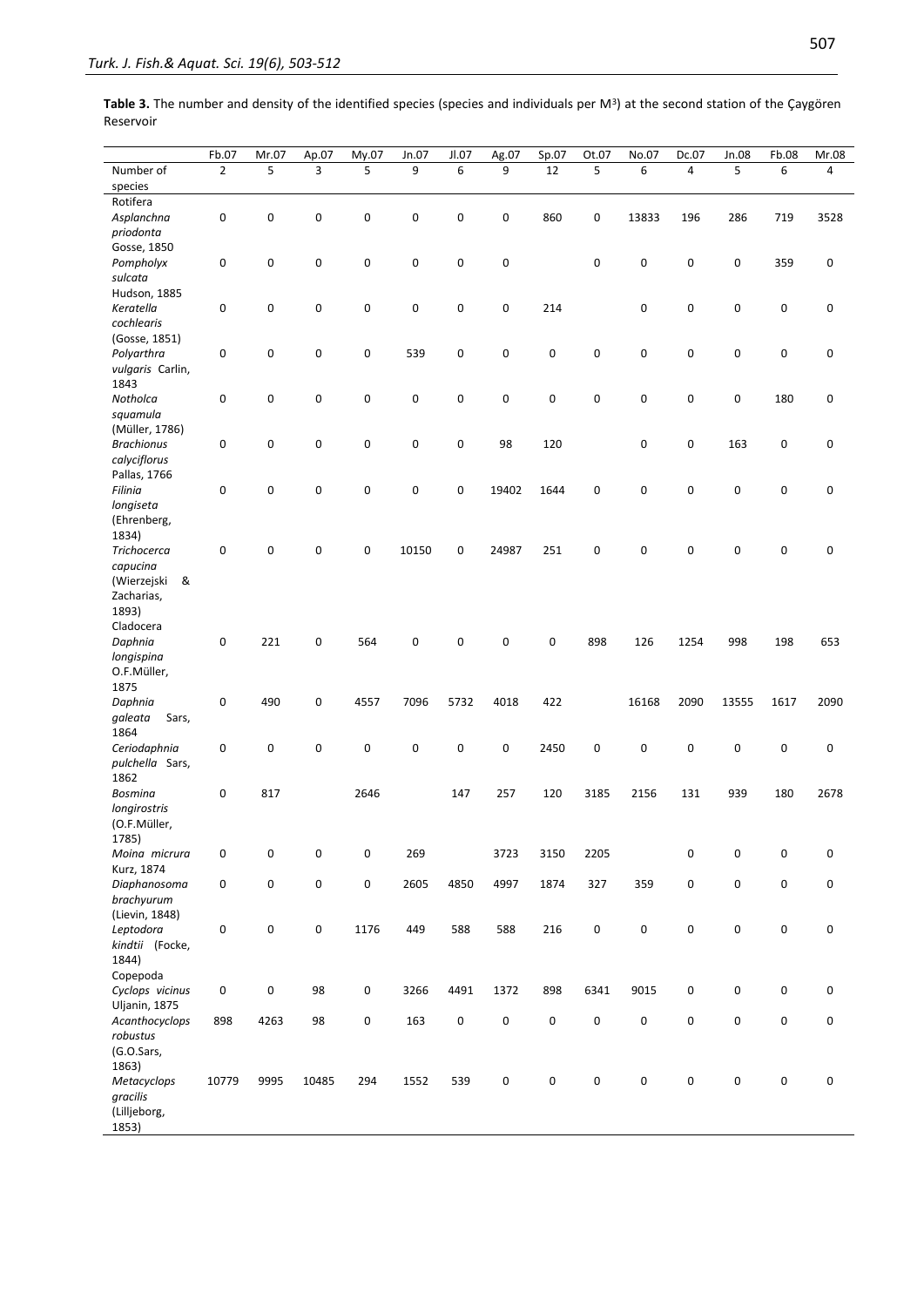|                                | Fb.07       | Mr.07 | Ap.07                    | My.07     | Jn.07       | JL07      | Ag.07       | Sp.         | Oc.07     | Nv.07          | Dc.07     | Jn.08 | Fb.08     | Mr.08     |
|--------------------------------|-------------|-------|--------------------------|-----------|-------------|-----------|-------------|-------------|-----------|----------------|-----------|-------|-----------|-----------|
| Number of                      | 5           | 5     | $\overline{a}$           | 5         | 8           | 8         | 11          | 11          | 10        | $\overline{7}$ | 5         | 5     | 5         | 6         |
| species                        |             |       |                          |           |             |           |             |             |           |                |           |       |           |           |
| Rotifera                       |             |       |                          |           |             |           |             |             |           |                |           |       |           |           |
| Asplanchna                     | 0           | 0     |                          | 0         | 0           | 0         | 0           | 73          | 257       | 5063           | 102       | 225   | 784       | 245       |
| priodonta                      |             |       |                          |           |             |           |             |             |           |                |           |       |           |           |
| Gosse, 1850                    |             |       |                          |           |             |           |             |             |           |                |           |       |           |           |
| Pompholyx                      | 0           | 0     | $\overline{a}$           | 0         | $\mathsf 0$ | 0         | 0           | 0           | 0         | 0              | 0         | 0     | 392       | 0         |
| sulcata                        |             |       |                          |           |             |           |             |             |           |                |           |       |           |           |
| Hudson, 1885                   |             |       |                          |           |             |           |             |             |           |                |           |       |           |           |
| Keratella                      | 0           | 0     | $\overline{a}$           | 0         | 0           | 0         | 97          | 110         | 0         | 0              | 0         | 0     | 0         | 0         |
| cochlearis                     |             |       |                          |           |             |           |             |             |           |                |           |       |           |           |
| (Gosse, 1851)                  |             |       |                          |           |             |           |             |             |           |                |           |       |           |           |
| Keratella                      | 0           | 0     |                          | 0         | 41          | 0         | 0           | 0           | 0         | 0              | 0         | 0     | 0         | 0         |
| quadrata                       |             |       |                          |           |             |           |             |             |           |                |           |       |           |           |
| (Müller, 1786)                 |             |       |                          |           |             |           |             |             |           |                |           |       |           |           |
| <b>Brachionus</b>              | 0           | 0     |                          | 0         | $\mathsf 0$ | 0         | 0           | 37          | 0         | 0              | 0         | 0     | 0         | 0         |
| calyciflorus                   |             |       |                          |           |             |           |             |             |           |                |           |       |           |           |
| Pallas, 1766                   |             |       |                          |           |             |           |             |             |           |                |           |       |           |           |
| Filinia                        | 0           | 0     |                          | 0         | 0           | 49        | 124         | 14294       | 0         | 0              | 0         | 0     | 0         | 0         |
| longiseta                      |             |       |                          |           |             |           |             |             |           |                |           |       |           |           |
| (Ehrenberg,                    |             |       |                          |           |             |           |             |             |           |                |           |       |           |           |
| 1834)                          |             |       |                          |           |             |           |             |             |           |                |           |       |           |           |
| <b>Trichocerca</b>             | 0           | 0     |                          | 0         | 245         | 98        | 152         | 331         | 294       | 0              | 0         | 0     | 0         | 0         |
| capucina                       |             |       |                          |           |             |           |             |             |           |                |           |       |           |           |
| (Wierzejski<br>&               |             |       |                          |           |             |           |             |             |           |                |           |       |           |           |
| Zacharias,                     |             |       |                          |           |             |           |             |             |           |                |           |       |           |           |
| 1893)                          |             |       |                          |           |             |           |             |             |           |                |           |       |           |           |
| Cladocera                      |             |       |                          |           |             |           |             |             |           |                |           |       |           |           |
| Daphnia                        | 387         | 367   |                          | 367       | $\pmb{0}$   | 0         | 0           | 0           | 0         | 453            | 1450      | 812   | 149       | 490       |
| longispina                     |             |       |                          |           |             |           |             |             |           |                |           |       |           |           |
| O.F.Müller,                    |             |       |                          |           |             |           |             |             |           |                |           |       |           |           |
| 1875                           |             |       |                          |           |             |           |             |             |           |                |           |       |           |           |
| Daphnia                        | 645         | 1764  | $\overline{a}$           | 1764      | 1715        | 3675      | 2154        | 220         | 478       | 5226           | 296       | 9252  | 5683      | 1715      |
| galeata<br>(Sars,              |             |       |                          |           |             |           |             |             |           |                |           |       |           |           |
| 1890)                          |             |       |                          |           |             |           |             |             |           |                |           |       |           |           |
| Bosmina                        | 122         | 588   |                          | 588       | 82          | 73        | 169         | 73          | 331       | 1796           | 102       | 584   |           | 2205      |
| longirostris<br>(Müller, 1776) |             |       |                          |           |             |           |             |             |           |                |           |       |           |           |
| Moina micrura                  | $\mathsf 0$ | 0     |                          | 0         | $\mathsf 0$ | 0         | 917         | 3087        | 588       | 0              | 0         | 0     | 0         | 0         |
| (Kurz, 1874)                   |             |       |                          |           |             |           |             |             |           |                |           |       |           |           |
| Diaphanosoma                   | 0           | 0     |                          | 0         | 286         | 3919      | 678         | 478         | 1139      | 327            | 0         | 0     | 0         | 0         |
| brachyurum                     |             |       |                          |           |             |           |             |             |           |                |           |       |           |           |
| (Lievin, 1848)                 |             |       |                          |           |             |           |             |             |           |                |           |       |           |           |
| Leptodora                      | 0           | 0     | -                        | 0         | 122         | 539       | 194         | $\mathsf 0$ | 331       | $\mathbf 0$    | 0         | 0     | 0         | $\pmb{0}$ |
| kindtii (Focke,                |             |       |                          |           |             |           |             |             |           |                |           |       |           |           |
| 1844)                          |             |       |                          |           |             |           |             |             |           |                |           |       |           |           |
| Copepoda                       |             |       |                          |           |             |           |             |             |           |                |           |       |           |           |
| Cyclops vicinus                | 16903       | 3013  | $\overline{\phantom{a}}$ | 3013      | $\pmb{0}$   | $\pmb{0}$ | 216         | 73          | 1874      | 10779          | 1062      | 494   | 67026     | 10534     |
| Uljanin, 1875                  |             |       |                          |           |             |           |             |             |           |                |           |       |           |           |
| Acanthocyclops                 | $\pmb{0}$   | 0     | $\overline{a}$           | $\pmb{0}$ | 531         | 931       | 349         |             | 257       | 490            | $\pmb{0}$ | 0     | 0         | $\pmb{0}$ |
| robustus                       |             |       |                          |           |             |           |             |             |           |                |           |       |           |           |
| (G.O.Sars,                     |             |       |                          |           |             |           |             |             |           |                |           |       |           |           |
| 1863)                          |             |       |                          |           |             |           |             |             |           |                |           |       |           |           |
| Metacyclops                    | 94          | 220   |                          | 220       | 3920        | 3332      | 993         | 37          | 992       | $\pmb{0}$      | 0         | 0     | 0         | $\pmb{0}$ |
| gracilis                       |             |       |                          |           |             |           |             |             |           |                |           |       |           |           |
| (Lilljeborg,                   |             |       |                          |           |             |           |             |             |           |                |           |       |           |           |
| 1853)                          |             |       |                          |           |             |           |             |             |           |                |           |       |           |           |
| Eucyclops                      | $\pmb{0}$   | 0     | $\overline{\phantom{a}}$ | $\pmb{0}$ | $\pmb{0}$   | 0         | $\mathbf 0$ | $\pmb{0}$   | $\pmb{0}$ | $\pmb{0}$      | 0         | 0     | $\pmb{0}$ | 245       |
| speratus                       |             |       |                          |           |             |           |             |             |           |                |           |       |           |           |
| (Lilljeborg,                   |             |       |                          |           |             |           |             |             |           |                |           |       |           |           |
| 1901)                          |             |       |                          |           |             |           |             |             |           |                |           |       |           |           |

Table 4. The number and density of the identified species (species and individuals per M<sup>3</sup>) at the third station of the Çaygören Reservoir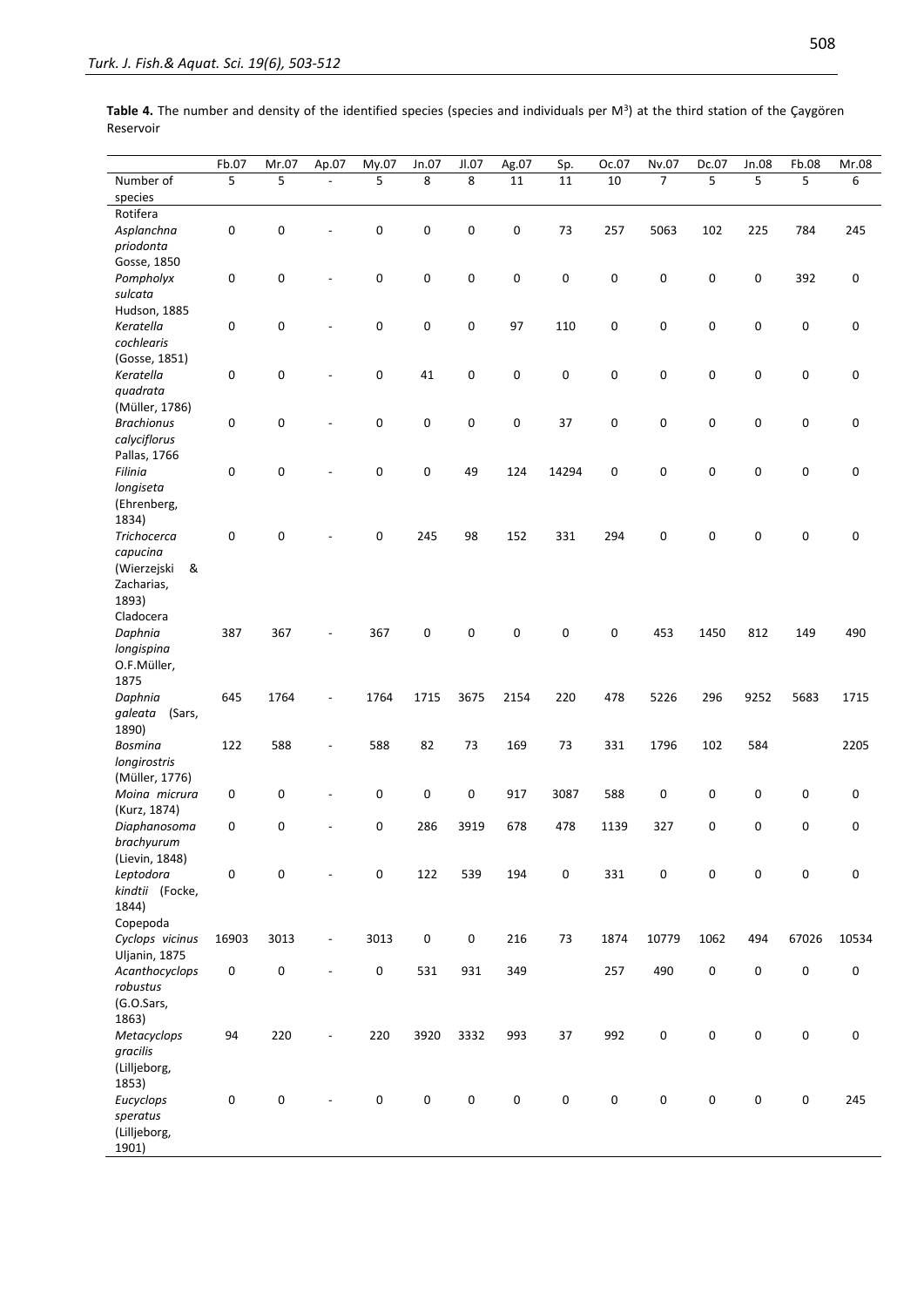spring; *M. gracilis* was dominant in the spring, summer and fall.

At the third station, *A. priodonta* was dominant in the spring, summer and fall; *C. vicinus* was dominant in the spring, fall and winter; *B. longirostris* was dominant the in spring; *D. galeata* was dominant throughout the year; *D. longispina* was dominant in the winter; *M. gracilis* was dominant in fall and summer; *A. robustus*  was dominant in the summer.

The ANOVA results showed that the number of species were significantly different among the seasons (F=1.7, P<0.05), but the stations (F=0.76, P>0.05). The number of individual were significantly different among the seasons (F=1.9, P<0.05) and stations (F=2, P<0.05).

CCA showed that *Keratella cochlearis* was correlated to chl-a; *C. vicinus* was to water temperature; *D. galeata* and *D. longispina* to NO<sub>3</sub>-N; *M. gracilis* and *A. robustus* to PO<sup>4</sup> and the other dominant species were not correlated to any measured physicochemical parameters (Figure 2).

#### **Discussion**

Based on Secchi disk depth (average1 m) and chla concentrations (average 17 μg l<sup>-1</sup>), the Çaygören Reservoir can be classified as eutrophic (OECD, 1982).

Secchi disk depth was negatively correlated with nutrient concentrations at all stations. This was probably due to as nutrient levels rise, the abundance of phytoplankton increase, which absorb light causing reduced water transparency (LaBounty, 2008).

There was a positive correlation between conductivity and nutrient concentrations. Conductivity is often considered as parameter showing the degree of nutrient loading (Parinet, Lhote, & Legube, 2004). Intensive agriculture has been practiced surroundings of the Çaygören Reservoir, resulting in high nutrient loading and conductivity in the reservoir as agricultural nonpoint sources are a major contributing factor to surface water eutrophication worldwide.

*A. priodonta* was dominant during fall, winter and spring at all stations. This is an omnivorous species and common in temperate eutrophic lakes. *It* is an opportunistic filter feeder capable of influencing the phytoplankton community structure in lakes and reservoirs by taking advantage of the abundance of different groups during different seasons (Oganjan, Virro, & Lauringso, 2013)

*L. kindtii* was dominant in the summer at the first station. This is a common invertebrate predator in temperate lakes (Herzing & Auer, 1990). *L. kindtii* 



**Figure 2.** The diagram of Canonical Correspondence Analysis (CCA) showing the relationships between the physicochemical parameters and the dominant zooplankton species**.** Abbreviations: Trichoce, *Trichocerca capucina***;** Leptodor, *Leptodora kindtii*; Metacycl, *Metacyclops gracilis*; Diaphano, *Diaphanosoma brachyurum*; Daph l, *Daphnia longispina*; Daph g, *Daphnia galeata*; Acanthoc, *Acanthocyclops robustus*; Keratell, *Keratella cochlearis*; Bosmina, *Bosmina longirostris*; Brachion, *Brachionus calyciflorus*; Moina mi, *Moina micrura*; Filinia, *Filinia longiseta*; Cyclops, *Cyclops vicinus*.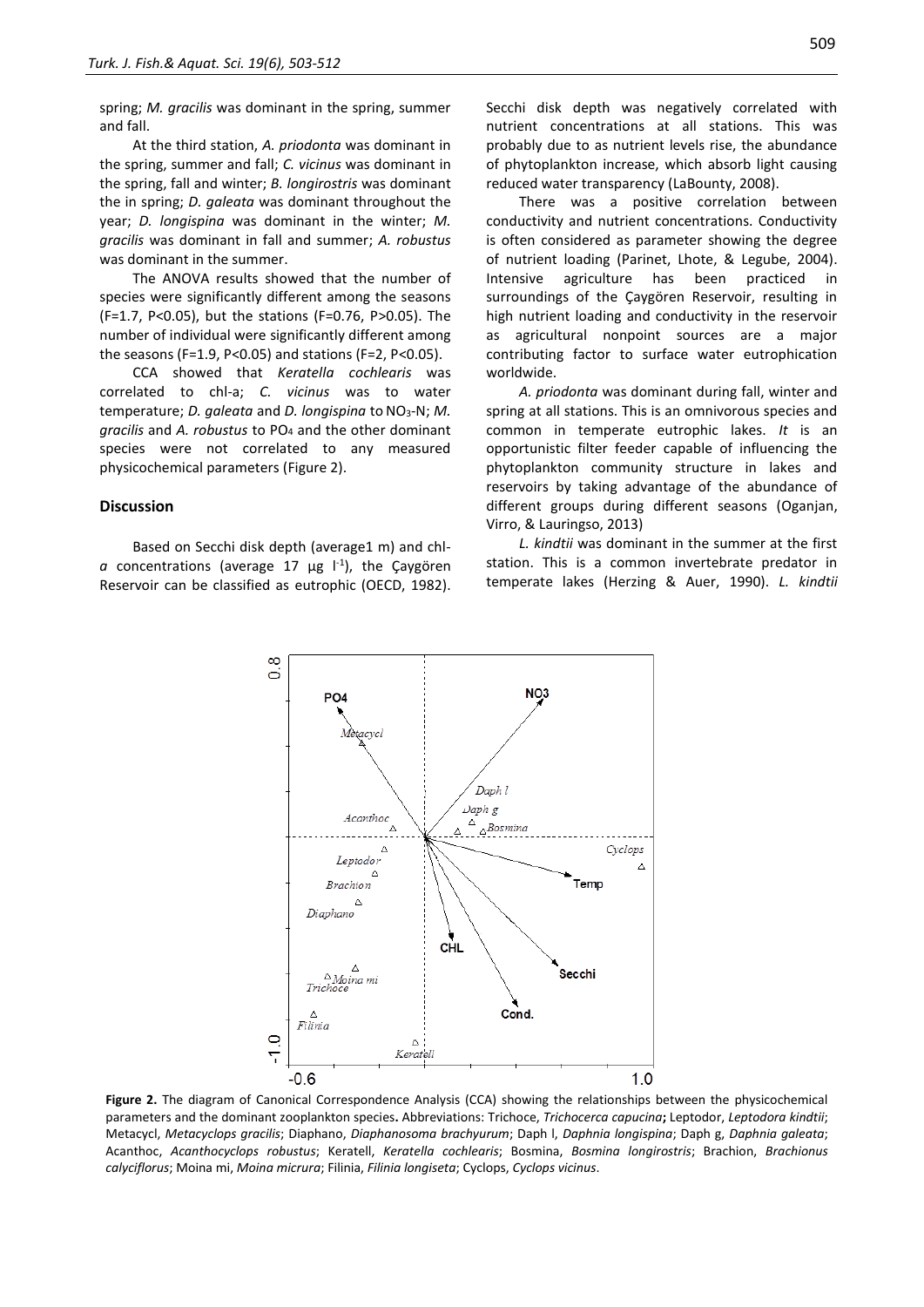selects its prey based on size, usually feeding on smaller cladocerans. This was probably why zooplankton community in the Çaygören Reservoir underwent changes in species composition from smallbodied species in spring to large-bodied species in the summer (Apaydın Yağcı & Ustaoğlu, 2012; ApaydınYağcı *et al.*, 2015).

*B. longirostris*, *C. vicinus* and *D. galeata* were dominant throughout the year at second and third stations. These species are common members of zooplankton community characteristic to temperate eutrophic lakes (Petrusek, Cerny, & Audenaert, 2004; Bledzki & Rybak, 2016). The Çaygören Reservoir is a eutrophic temperate reservoir providing suitable habitat for these cosmopolitan crustaceans.

*B. longirostris* is a small-bodied, filter-feeding cladoceran widely distributed throughout the world in all kinds of freshwater ecosystems regardless of their trophic state (Toth & Kato, 1997). This study showed that *B. longirostris* was more tolerant than large bodied-cladocerans to environmental stress. Because 2007 and 2008 were the driest years in the last there decades in Turkey and the water level was extremely low in the Çaygören Reservoir.

CCA showed that *D. longispina* and *D. galeata* had high correlations to nitrate concentrations. This could be attributed to high abundance of Cyanobacteria in the summer. Elser & Urabe (1999) noted that increased biomass of *D. galeata* when nitrogen concentrations increased in Lake Biwa, Japan. The phytoplankton of the Çaygören Reservoir is dominated by the nitrogen fixing Cyanobacteria during warm seasons (Çelik & Sevindik, 2015).

Studies suggest that *D. longispina*, favor development of Cyanobacteria blooms by removing small edible phytoplankton (Leibold, 1989). High abundance of Cyanobacteria during the summer contributes to high nitrate concentrations by fixing nitrogen in the eutrophic water bodies (Presing, Herodek, Preston, & Vörös, 2001). High abundance of nitrogen fixing Cyanobacteria during summer probably resulted in high correlation between *D. longispina* and NO<sup>3</sup> in the Çaygören Reservoir.

CCA showed that *M. gracilis* had high correlations to phosphate concentrations. This was probably the result of a counteracting stimulus represented by low DO concentrations which cause the release of phosphorus in the sediment of the eutrophic reservoirs. *M. gracilis* was dominant during the summer months especially at the deep third station. Phosphorus is released from the sediments into the lake water in deep lakes in the anoxic hypolimnion during the stratification period (Sondergaard, Jensen, & Jeppens, 2003).

CCA showed that *C. vicinus* was correlated to water temperature. *C. vicinus* is a cosmopolitan copepod that is common in Turkey's inland waters. In recent years, many studies reported high abundance of the *C. vicinus* in Turkish reservoirs (Bekleyen, 2003; Saler & Alış, 2014; ApaydınYağcı, Yılmaz, Yazıcıoğlu, & Polat, 2015; Alış & Saler, 2016; Saler, 2017). Although *C. vicinus* was common throughout the year at all stations, it had the highest abundance during the summer time. This explains the correlation between this species and high water temperature.

*C. vicinus* is known to feed on a variety of prey types such as algae, rotifers and small crustaceans*,* but it prefers rotifers when they are abundant (Devetter & Seda, 2006). The year-long dominance of *C. vicinus*  shows that it not only preys on rotifers, it can also use different source of food. Phytoplankton offers an alternative food source for this species when rotifers are scarce (Devetter & Seda, 2003).

In summary, this is the first limnological study conducted on the Çaygören Reservoir and the study revealed that the trophic status of this reservoir was eutrophic (OECD, 1982). The annual average chlorophyll-*a* concentration of the reservoir is 18.25  $\mu$ gl<sup>-1</sup> and the annual average Secchi disk depth is 1.15 m. Karadzic, Subakov-Simic, Krizmanic, & Natic (2010) discussed the range of physical and chemical parameters for the trophic classification of reservoirs in Serbia, based on their results, the Çaygören Reservoir can be considered as eutrophic. The dominant zooplankton species in the Çaygören Reservoir are cosmopolitan and characteristic to the eutrophic temperate lake zooplankton communities. Finally, the size selective predation by *L. kindtii* probably contributed to the dominance of the large-bodied zooplankton in this reservoir. When *L. kindtii* was abundant during the summer 2007, the zooplankton community underwent changes in species composition from small-bodied species in spring to large-bodied species in the summer.

#### **Acknowledgments**

The present study was supported by Balıkesir University Research Foundation (Project number: 2007/18).

#### **References**

- Alış, N.I., & Saler, S. (2016). Zooplankton Composition of Karkamış Dam Lake (Gaziantep-Turkey). *Biharean Biologist*, *10* (2), 86-89. [http://biozoojournals.ro/bihbiol/cont/v10n2/bb\\_e1612](http://biozoojournals.ro/bihbiol/cont/v10n2/bb_e161202_Saler.pdf) [02\\_Saler.pdf](http://biozoojournals.ro/bihbiol/cont/v10n2/bb_e161202_Saler.pdf)
- Amoros, C. (1984). Crustacés Cladocères. Lyon, France, Societé Linnéenne, 63 pp.
- Apaydın Yağcı, M., & Ustaoğlu, M.R. (2012). Zooplankton fauna of Lake İznik (Bursa, Turkey). *Turkish Journal of Zoology, 36*(3), 341-350. https://dx.doi.org/10.3906/zoo-1001-36
- ApaydınYağcı, M., Yılmaz, S., Yazıcıoğlu, O., & Polat, N. (2015). The zooplankton composition of Lake Ladik (Samsun, Turkey). *Turkish Journal of Zoology*, *39*, 652-659.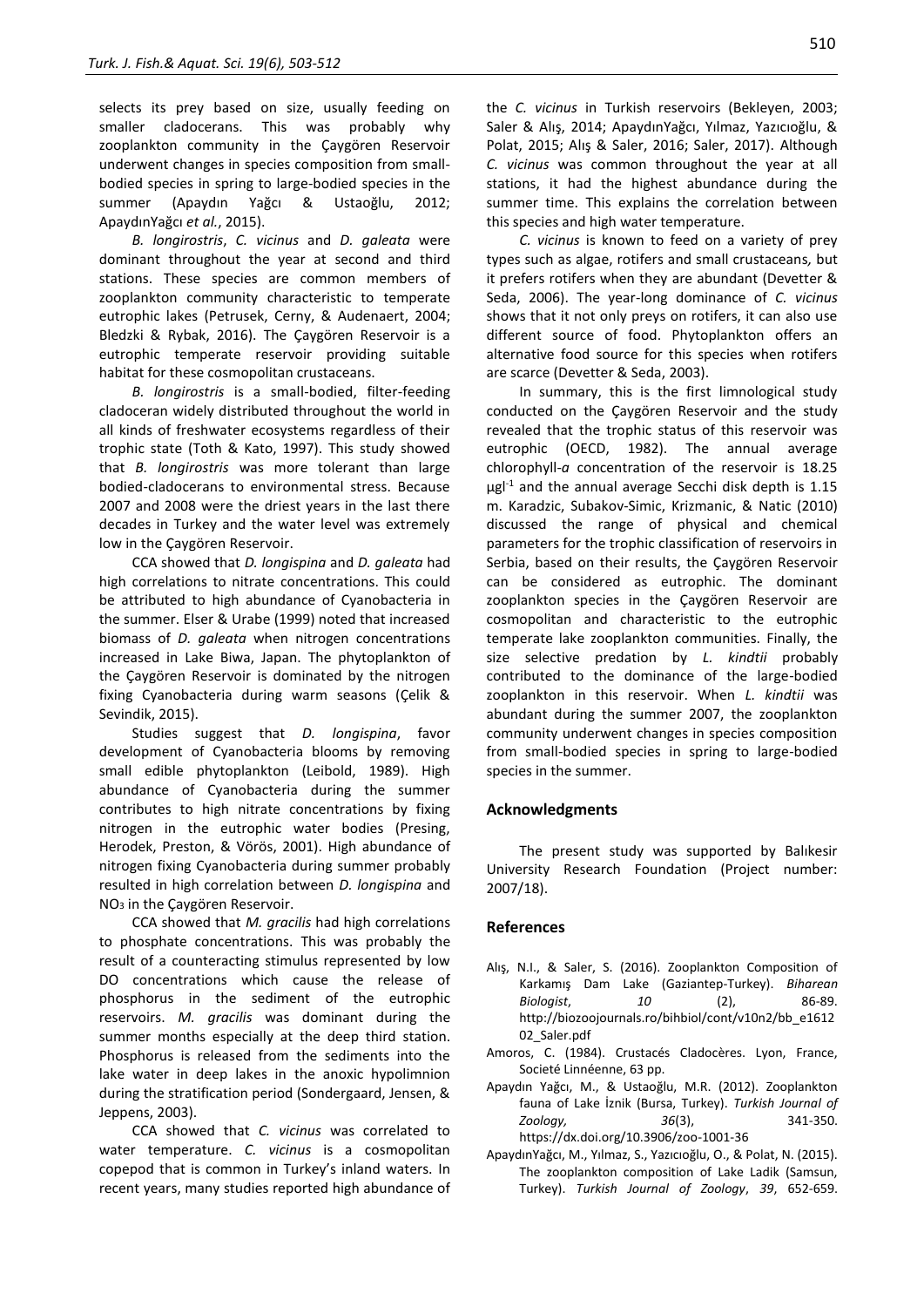https://dx.doi.org/10.3906/zoo-1312-54

- APHA. (1995). Standard methods for the examination of water and wastewater. 19 ed. Washington, DC, USA, American Public Health Association, 1134 pp.
- Arslan, F., & Ergül, M. (2014). Agricultural activities in the Çaygören Dam Irrigation Area and Surrounding. *Asos Journal: The Journal of Academic Social Science*, *2*(1), 171-190.

[http://www.asosjournal.com/Makaleler/2106345568\\_6](http://www.asosjournal.com/Makaleler/2106345568_63-ferhat%20arslan.pdf) [3-ferhat%20arslan.pdf](http://www.asosjournal.com/Makaleler/2106345568_63-ferhat%20arslan.pdf)\_Barnett, A., & Beisner, B.E. (2007). Zooplankton biodiversity and lake trophic state: Explanations invoking resource abundance and distribution. *Ecology*, *88*, 1675–1686[.](https://dx.DOI:10.1890/06-1056.1)  [https://dx.doi.org/10.1890/06-1056.1](https://dx.DOI:10.1890/06-1056.1)

- Baykal, T., Salman, S., & Açıkgöz, I. (2006). The Relationship between Seasonal Variation in
- Phytoplankton and Zooplankton Densities in Hirfanlı Dam Lake (Kırşehir, Turkey). *Turkish Journal of Biology*, *30*, 217-226. [http://dergipark.gov.tr/download/article](http://dergipark.gov.tr/download/article-file/121402)[file/121402](http://dergipark.gov.tr/download/article-file/121402)
- Bekleyen, A. (2003). A Taxonomical Study on the Zooplankton of Göksu Dam Lake (Diyarbakır). *Turkish Journal of Zoology*, *27*, 95-100. [http://journals.tubitak.gov.tr/zoology/issues/zoo-03-](http://journals.tubitak.gov.tr/zoology/issues/zoo-03-27-2/zoo-27-2-4-0209-10.pdf) [27-2/zoo-27-2-4-0209-10.pdf](http://journals.tubitak.gov.tr/zoology/issues/zoo-03-27-2/zoo-27-2-4-0209-10.pdf)
- Benzie, J.A.H. (2005). The Genus Daphnia (including Daphniopsis) (Anomopoda: Daphniidae). Leiden, the Netherlands, Backhuys Publishers, 376 pp.
- Bledzki, L.A., & Rybak, J.I. (2016). Freshwater Crustacean Zooplankton of Europe. Springer, 918 pp. https://dx.doi.org/10.1007/978-3-319-29871-9
- Bozkurt, A., & Göksu, M.Z.L. (2010). Composition and Vertical Distribution of Rotifera in Aslantas Dam Lake (Osmaniye-Turkey). *Journal of FisheriesSciences.com*, *4*(1), 38-49. [https://search.proquest.com/docview/224996793?pq](https://search.proquest.com/docview/224996793?pq-origsite=gscholar)[origsite=gscholar](https://search.proquest.com/docview/224996793?pq-origsite=gscholar)
- Bozkurt, A., & Akın, Ş. (2012). Zooplankton Fauna of Yeşilırmak (between Tokat and Blacksea), Hasan Uğurlu and Suat Uğurlu Dam Lakes. *Turkish Journal of Fisheries and Aquatic Sciences*, *12*, 777-786*.*  https://dx.doi.org/10.4194/1303-2712-v12\_4\_06
- Buyurgan, Ö., Altındağ, A., & Kaya, K. (2010). Zooplankton Community Structure of Asartepe Dam Lake (Ankara, Turkey). *Turkish Journal of Fisheries and Aquatic Sciences*, *10*, 135-138. https://dx.doi.org/10.4194/trjfas.2010.0119
- Çelik, K., & Sevindik, T.O. (2015). The phytoplankton functional group concept provides a reliable basis for ecological status estimation in the Çaygören Reservoir Turkey. *Turkish Journal of Botany*, *39*, 588–598. https://dx.doi.org/10.3906/bot-1402-69
- Devetter, M., & Seda, J. (2003). Rotifer fecundity in relation to components of microbial food web in a eutrophic reservoir. *Hydrobiologia*, *504*, 167–175. https://dx.doi.org/10.1023/B:HYDR.0000008516.19947. a6
- Devetter, M., & Seda, J. (2006). Regulation of Rotifer Community by Predation of *Cyclops vicinus* (Copepoda) in the Římov Reservoir in Spring. *International Review of Hydrobiology*, *91*, 101–112. https://dx.doi.org/10.1002/iroh.200510810
- Dussart, B. (1968). Les copépodes des eaux continentales d'europe occidentale. tome II: cycopoïdes et biologie. Paris, France, Boubee et Cie, 292 pp.
- Elser, J.J., & Urabe, J. (1999). The stoichiometry of consumerdriven nutrient cycling: theory, observations, and consequences. *Ecology*, *80*, 735–751. <https://dx.doi.org/10.2307/177013>
- Feuchtmayr, H., Zollner, E., Santer, B., Sommer, U., & Grey, J. (2004). Zooplankton interactions in enclosure experiment: insights from stable isotopes. *Freshwater Biology*, *49*, 1495-1504. https://dx.doi.org/10.1111/j.1365-2427.2004.01283.x
- Gökçe, D., & Ozhan, D.Ö. (2011). Limno-ecological properties of deep reservoir, Karakaya HEPP, Turkey. *Gazi University Journal of Science*, *24*, 663–669. <http://gujs.gazi.edu.tr/article/view/1060000641>
- Gökçe, D., & Turhan, D.Ö. (2014). Evaluation of vertical and horizontal changes in community structure of zooplankton in a deep dam lake. *Turkish Journal of Zoology*, *38*, 11-22. https://dx.doi.org/10.3906/zoo-1302-28
- Harding, J.P., & Smith, W.A. (1974). A Key to the British Freshwater Cyclopoid and Calanoids. 2nd Edition, Freshwater Biological Association Scientific Publication No. 18, Windermere, UK, Freshwater Biological Association, 54 pp.
- Herzing, A., & Auer, B. (1990). The feeding behavior of *Leptodora kindti* and its impact on the zooplankton community of Neusiedler See (Austria). *[Hydrobiologia](https://link.springer.com/journal/10750)*, *198*, 107–117. https://dx.doi.org/10.1007/BF00048627
- Hood, J.M., & Sterner, R.W. (2010). Diet mixing: Do animals integrate growth or resources across temporal heterogeneity? *The American Naturalist*, *176*, 651-663. https://dx.doi.org/10.1086/656489.
- Karadzic, V., Subakov-Simic, G., Krizmanic, J., & Natic, D. (2010). Phytoplankton and eutrophication development in the water supply reservoirs Garaši and Bukulja (Serbia). *Desalination*, *255*, 91-96. https://dx.doi.org/10.1016/j.desal.2010.01.009
- Kaya, M., & Altındağ, A. (2007). Zooplankton Fauna and Seasonal Changes of Gelingüllü Dam Lake (Yozgat). *Turkish Journal of Zoology*, *31*(4), 347-351. <http://dergipark.gov.tr/download/article-file/134856>
- Kiefer, F. (1978). Das Zooplankton der Binnengewasser 2. Teil. Freilebende Copepoda. Die Binnengewasser Band XXVI, Schweizerband'sche Verlagbuchhandlung, Stuttgart, 315 pp.
- Koste, *W. (1978) Rotatoria. Überordnung Monogononta. I. Textband, 650, II. Tafelband, 234, Gebrüderssontrager, Berlin.*
- Koste, W. (2000). Study of the Rotatoria-Fauna of the Littoral of the Rio Branco, South of Boa Vista, Northern Brazil. *International Review of Hydrobiology*, *85*, 433–469. [https://dx.doi.org/10.1002/1522-](https://dx.doi.org/10.1002/1522-2632(200008)85:4%3c433::AID-IROH433%3e3.0.CO;2-W)
	- [2632\(200008\)85:4<433::AID-IROH433>3.0.CO;2-W](https://dx.doi.org/10.1002/1522-2632(200008)85:4%3c433::AID-IROH433%3e3.0.CO;2-W)
- LaBounty, J.F. (2008). Secchi Transparency of Boulder Basin, Lake Mead, Arizona-Nevada: 1990-2007. *Lake and Reservoir Management*, *24*, 207–218. https://dx.doi.org/10.1080/07438140809354062
- Leibold, M.A. (1989). Resource edibility and the effects of predators and productivity on the outcome of trophic interactions. *American Naturalist*, *6*, 922–949. https://dx.doi.org/10.1086/285022
- Negrea, S. (1983). Fauna Republicii Socialiste România. Vol. IV (12), Crustacea. Cladocera. Bucuresti, România, Academiei Republicii Socialiste, 399 pp.
- Nogrady, T., & Segers, H. (2002). Rotifera, Vol. 6: Asplanchnidae, Gastropodidae, Lindiidae,